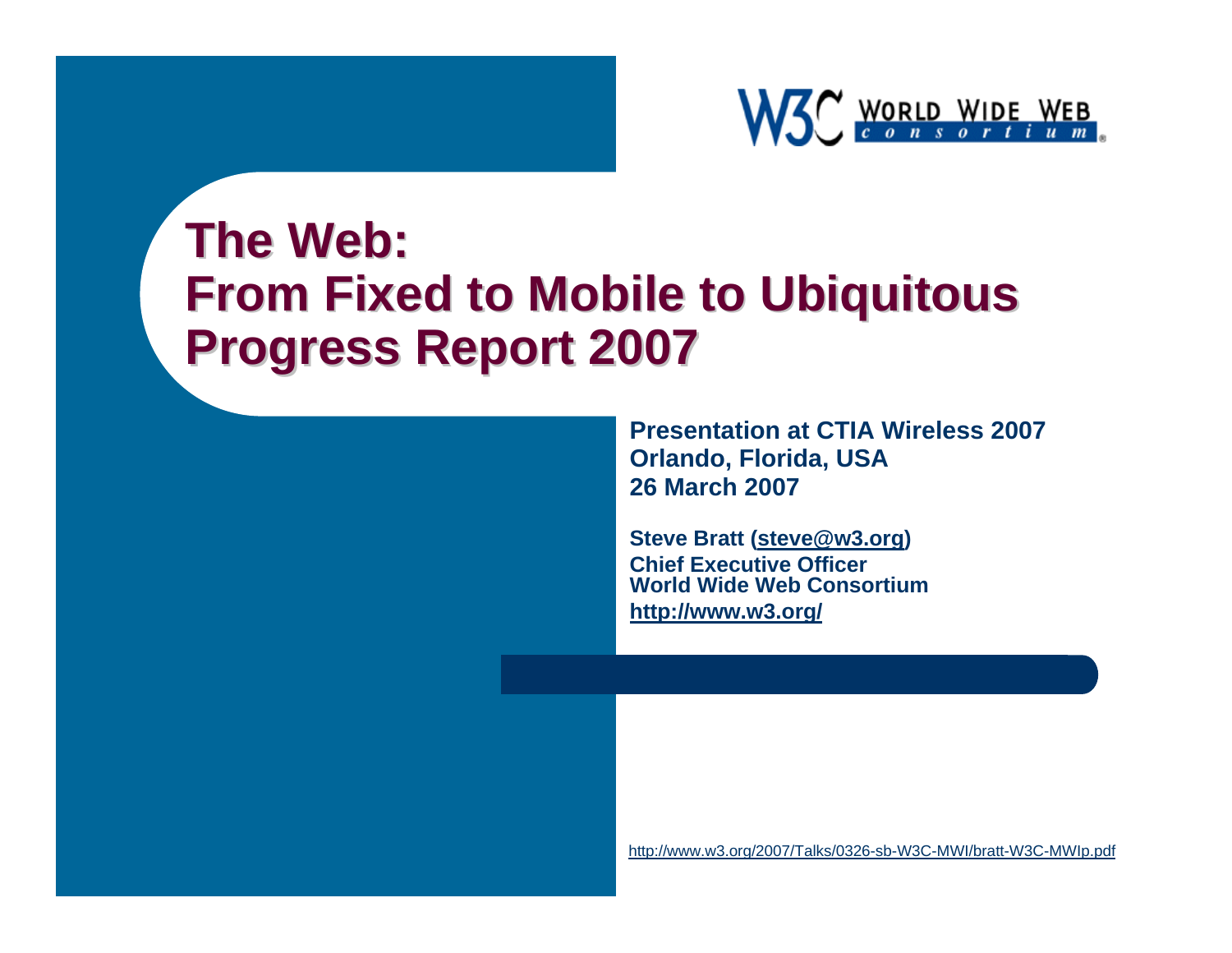

#### **Internet Growth Driven by Open Web**

#### **Number of Web Sites (domain names and content)**



#### **Internet Users in early 2007 ~ 1,100 mil**

*Sources: <http://www.zakon.org/robert/internet/timeline/> <http://www.internetworldstats.com/stats.htm>*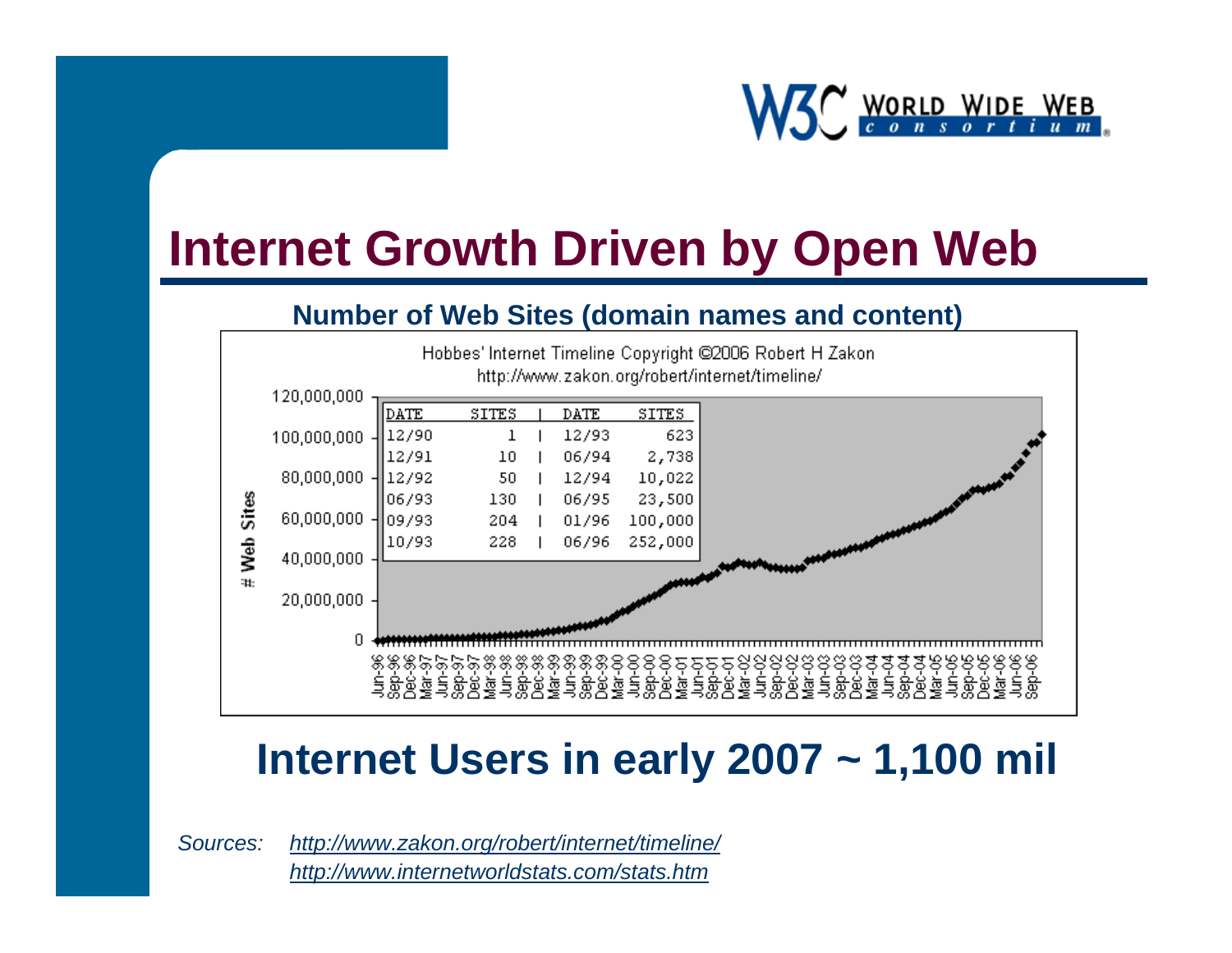

#### **Mobile Growth and Potential**

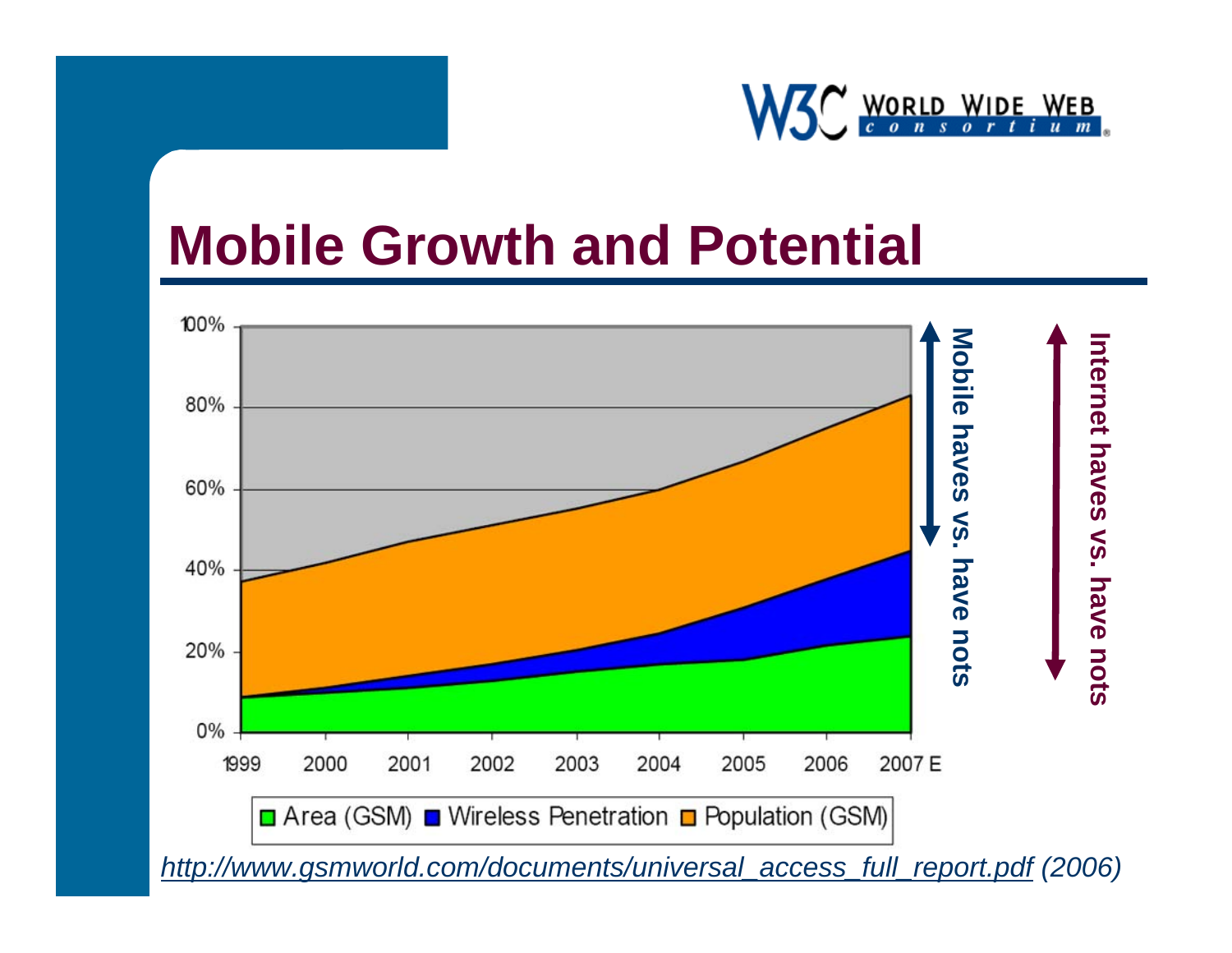

#### **Mobile Web Closes the Gap**



#### Source: Nokia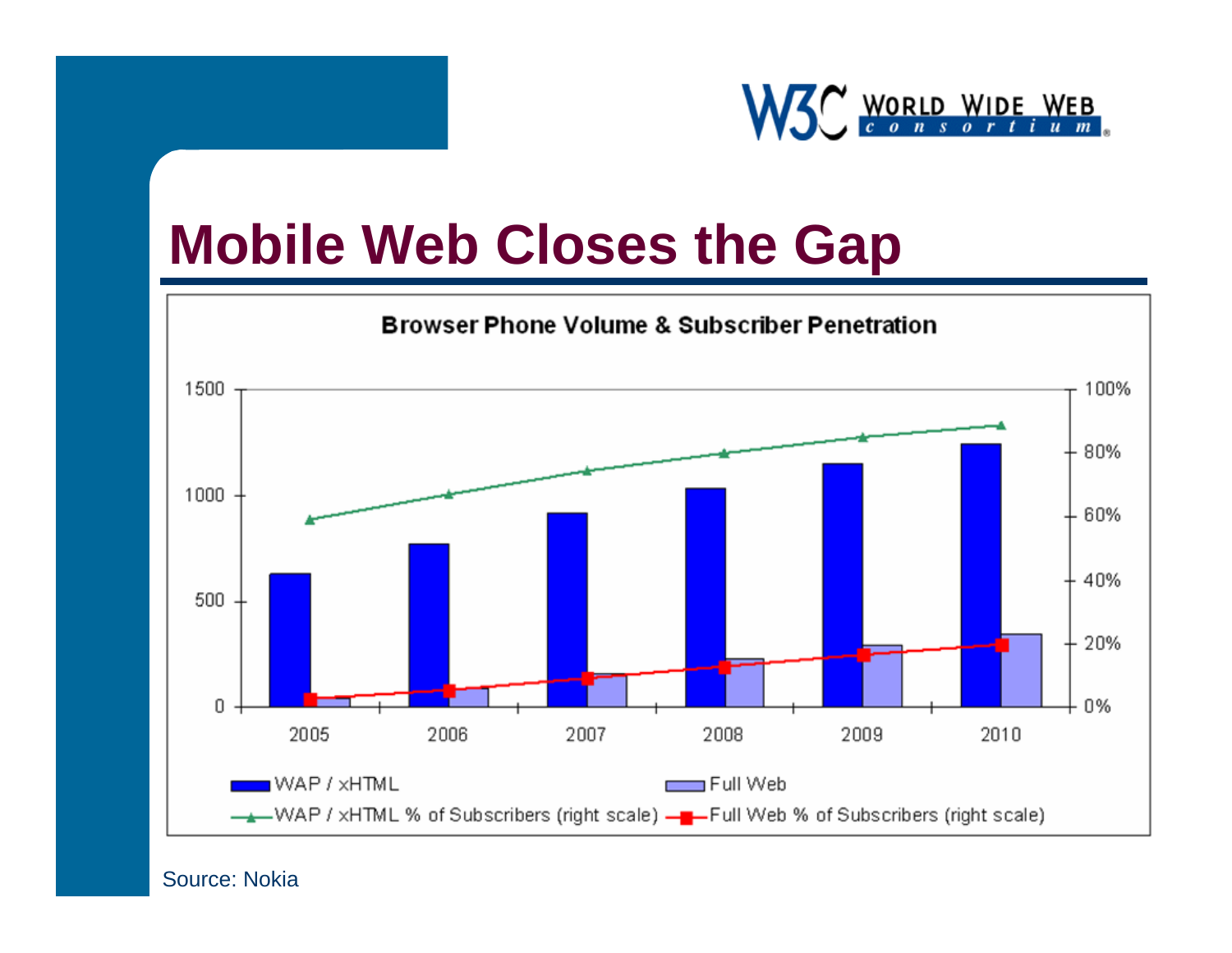

# **The Challenge …**

- z People want *expect*  $\mathcal{L}_{\mathcal{A}}$  , and the set of  $\mathcal{L}_{\mathcal{A}}$ no-hassle, Web access across all of their devices … including their phones
- This requires:
	- Seamless interoperability
	- Ease of use
	- Safety

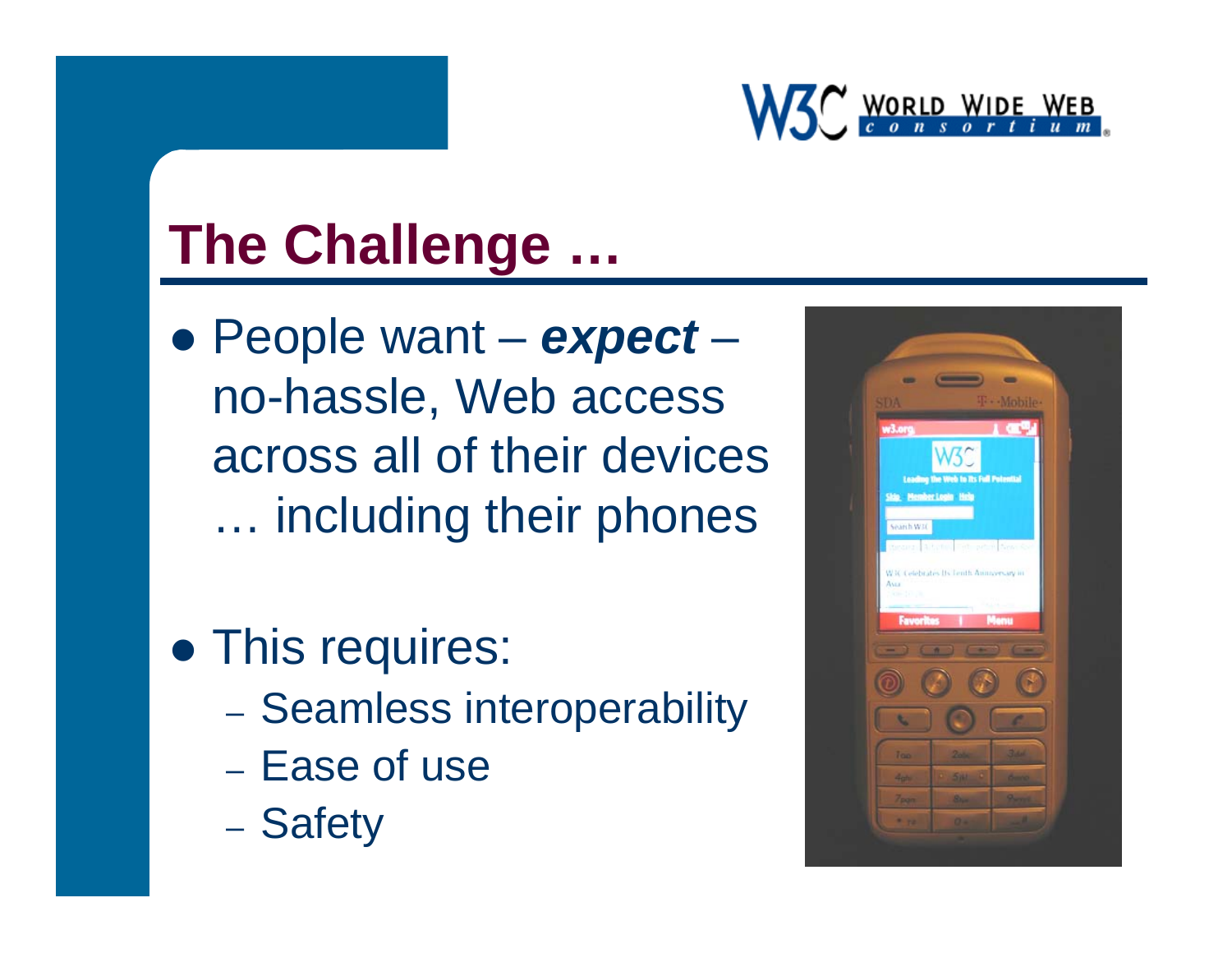

#### **W3C Standards Address Challenges**

| <b>User Requirements</b>     | <b>W3C Solutions</b>                                                                          |
|------------------------------|-----------------------------------------------------------------------------------------------|
| <b>User-friendly content</b> | <b>Mobile Web Best Practices*</b>                                                             |
| <b>Effective adaptation</b>  | <b>Device Description*</b>                                                                    |
|                              | <b>Ubiquitous Web*</b>                                                                        |
| Child protection, labeling   | <b>Protocol for Web Description*</b>                                                          |
| Ease of discovery, trust     | mobileOK*                                                                                     |
| Voice, stylus, keys          | VoiceXML, Multimodal                                                                          |
| <b>Universality</b>          | WAI, I18N, Developing World*                                                                  |
| <b>Security</b>              | <b>Browser Security Context</b>                                                               |
| Interoperability             | Web standards: XHTML, CSS,<br>Graphics, Forms, AJAX, Widgets,<br><b>Ubiquitous Web*, etc.</b> |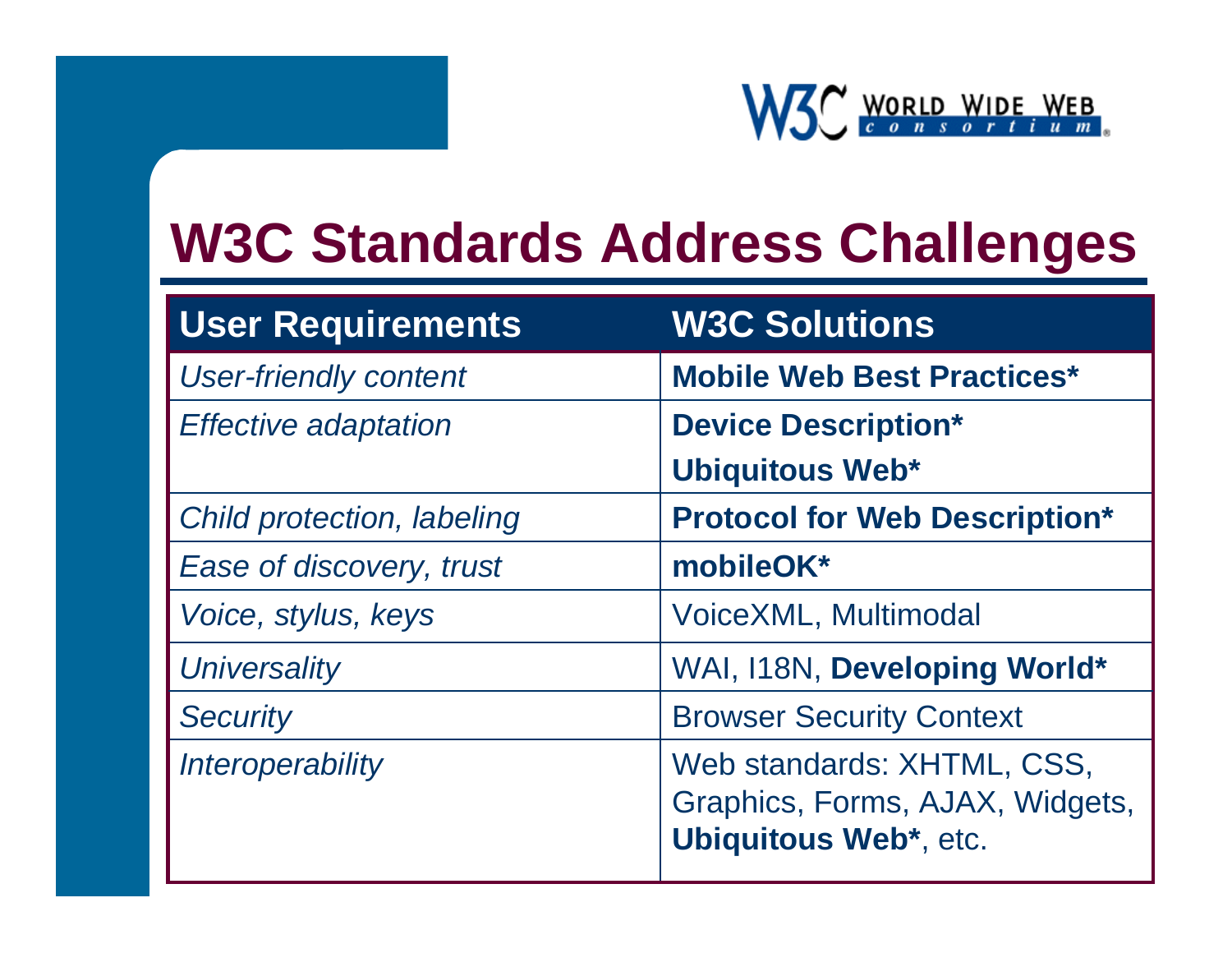

# **Mobile Web Initiative**



- •• [Mobile Web Best Practices 1.0](http://www.w3.org/TR/mobile-bp/)
	- Authoring content for **good user experience**
	- Effective delivery to and display on mobile devices
	- Leveraging existing Web standards
- $\bullet$ Informed by existing guidelines
- •Checker: <http://www.w3.org/Mobile/check>
- •N[ew Browser Test Suites](http://www.w3.org/2005/MWI/Tests/) Working Group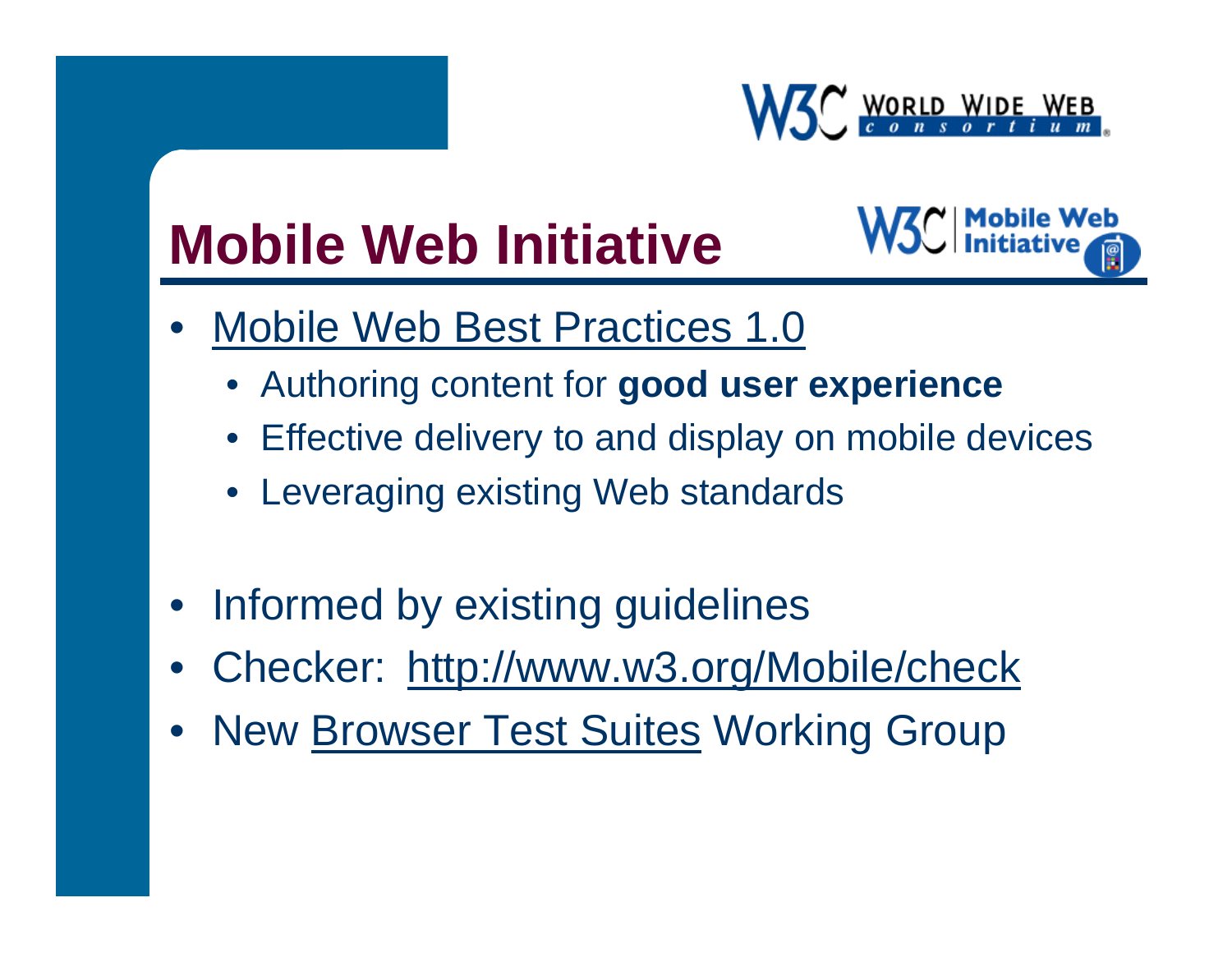

#### **60 Mobile Web Best Practices**



- [Thematic consistency:](http://www.w3.org/Mobile/)
	- One Web (URIs)
- Layout

 $\bullet$ 

- use CSS; no tables or frames
- Small (text, pics) is beautiful
- $\bullet$  Navigation:
	- –important info at top
	- access keys
- $\bullet$ Users on the go
- $\bullet$ **Summary**

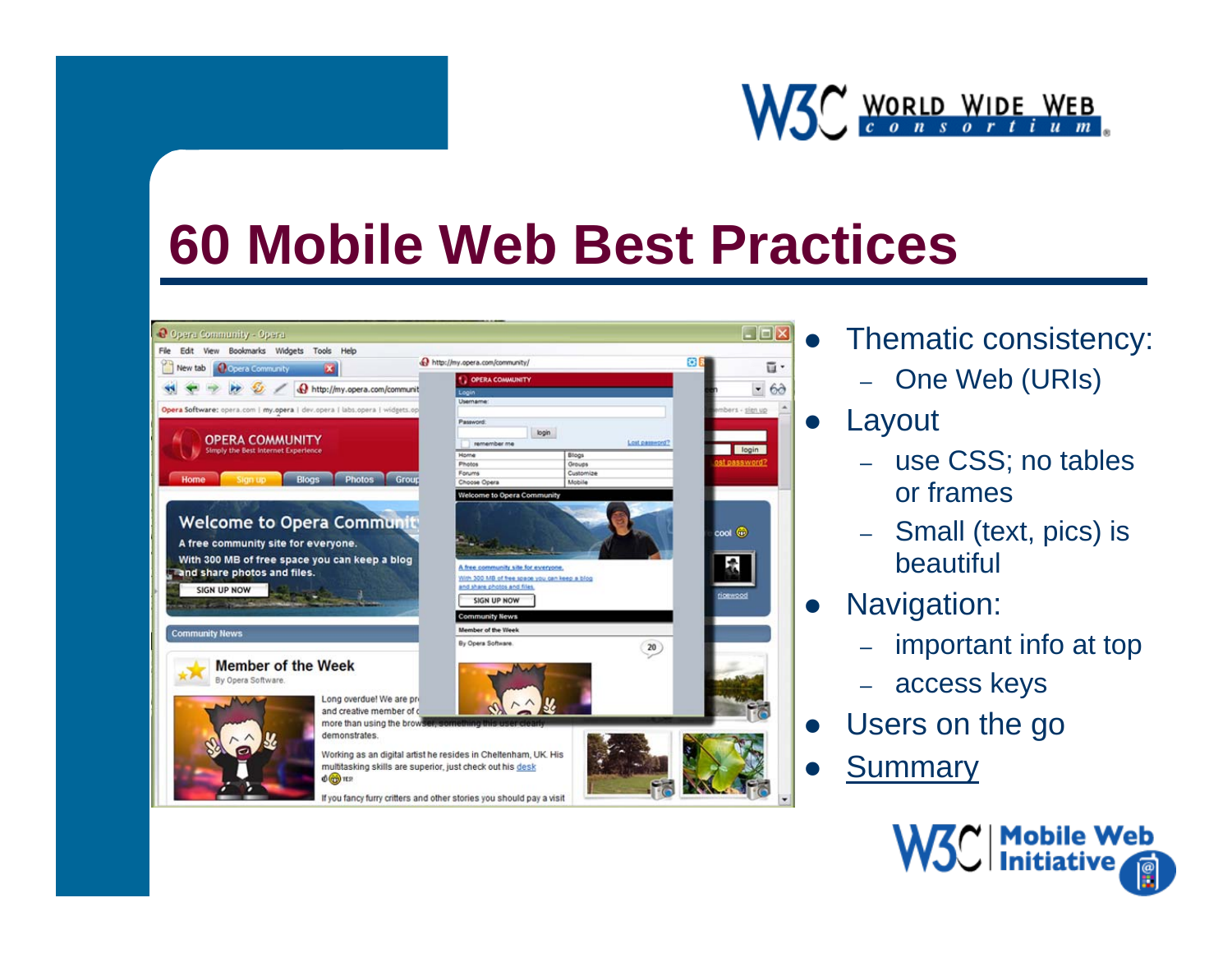

### **MWI Best Practices in Practice**

- Recommended in developer material
	- [Google mobile Webmaster FAQ](http://www.google.com/support/webmasters/bin/answer.py?answer=40348&topic=8523)
	- [Orange Partner Program](http://www.orangepartner.com/site/enuk/develop/initiatives/mwi/p_mwi.jsp)
	- <u>.mobi ["switch on" guide](http://pc.mtld.mobi/documents/dotmobi_Switch_On_Web_Developer_Guide3.html)</u>
- Integrated into development tools
	- <u>Wordpress plugin [for BP-ok blogs](http://www.thisismobility.com/blog/?p=230)</u>
	- <u>[Mobisitegalore](http://www.mobisitegalore.com/)</u>

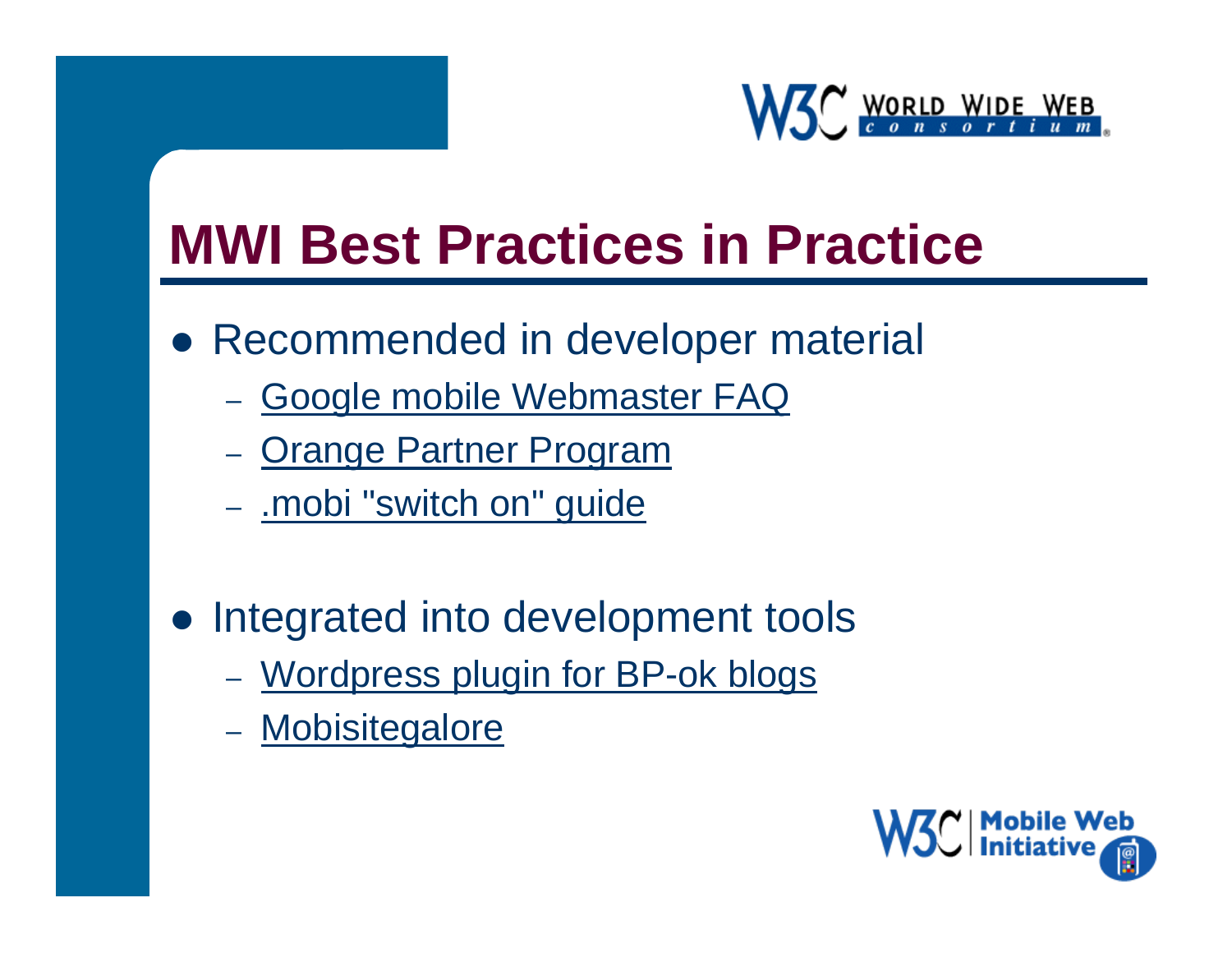

# **MobileOK Trustmark & Discovery**

- $\bullet$  [mobileOK](http://www.w3.org/TR/mobileOK-basic10-tests/) Basic
	- Defines tests for Web content
	- Subset of Best Practices
	- Machine-testable
- mobileOK full (under development)
	- Includes non-machine testable tests
- Third-party or self-certification
- $\bullet$  Metadata for consumption by search engines, filters, etc.

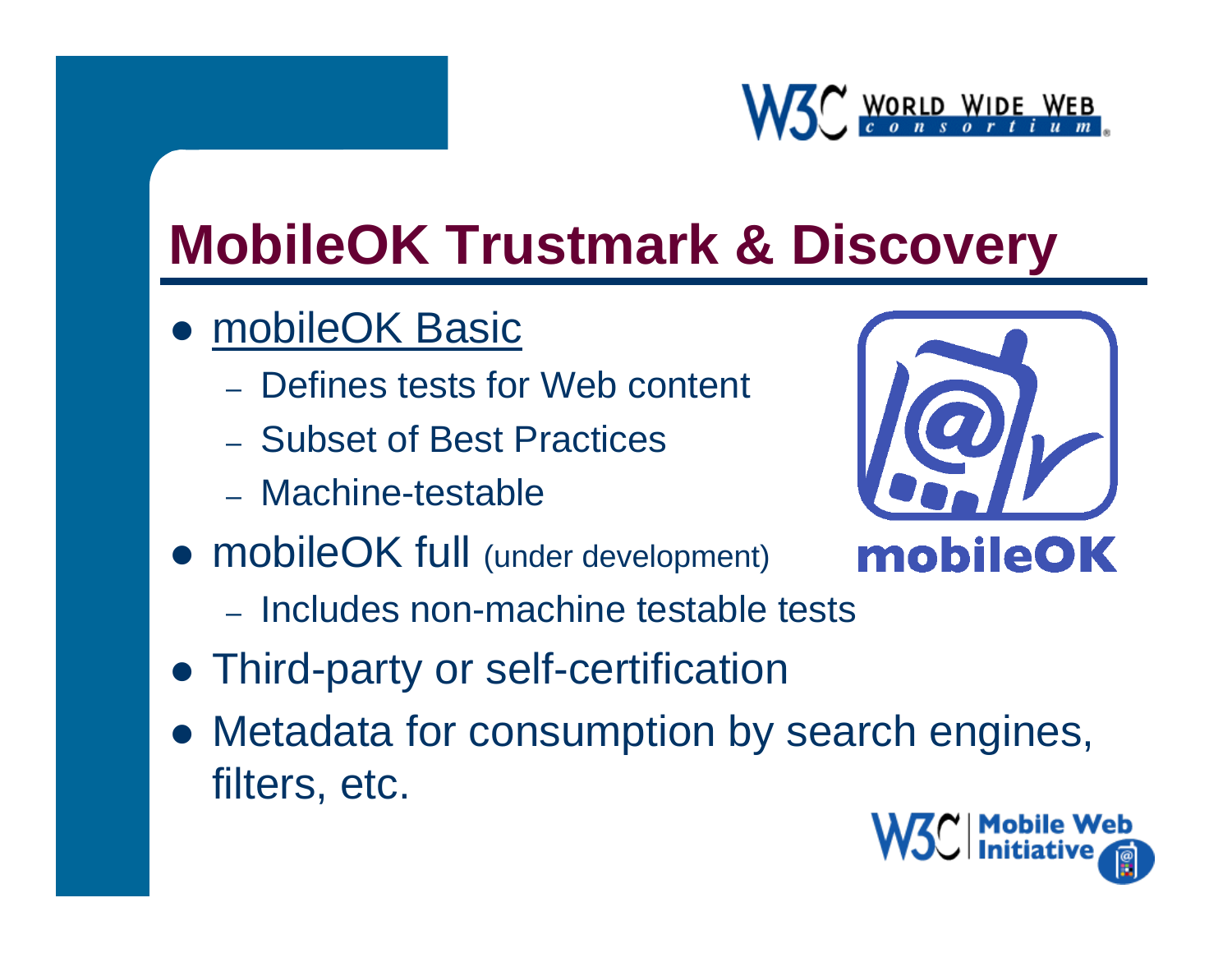

# **Mobile Web Device Description**

- $\bullet$  Content adaptation requires knowledge about device, environment, preferences
- O Completed:
	- [Landscape](http://www.w3.org/TR/dd-landscape) [and Ecosystem](http://www.w3.org/TR/dd-ecosystem)
	- [Requirements](http://www.w3.org/TR/DDR-requirements) for open Device Description Repositories
- $\bullet$  Started in Dec 2006:
	- Core and API for Repository
	- Key device properties, vocabulary, method for extensions

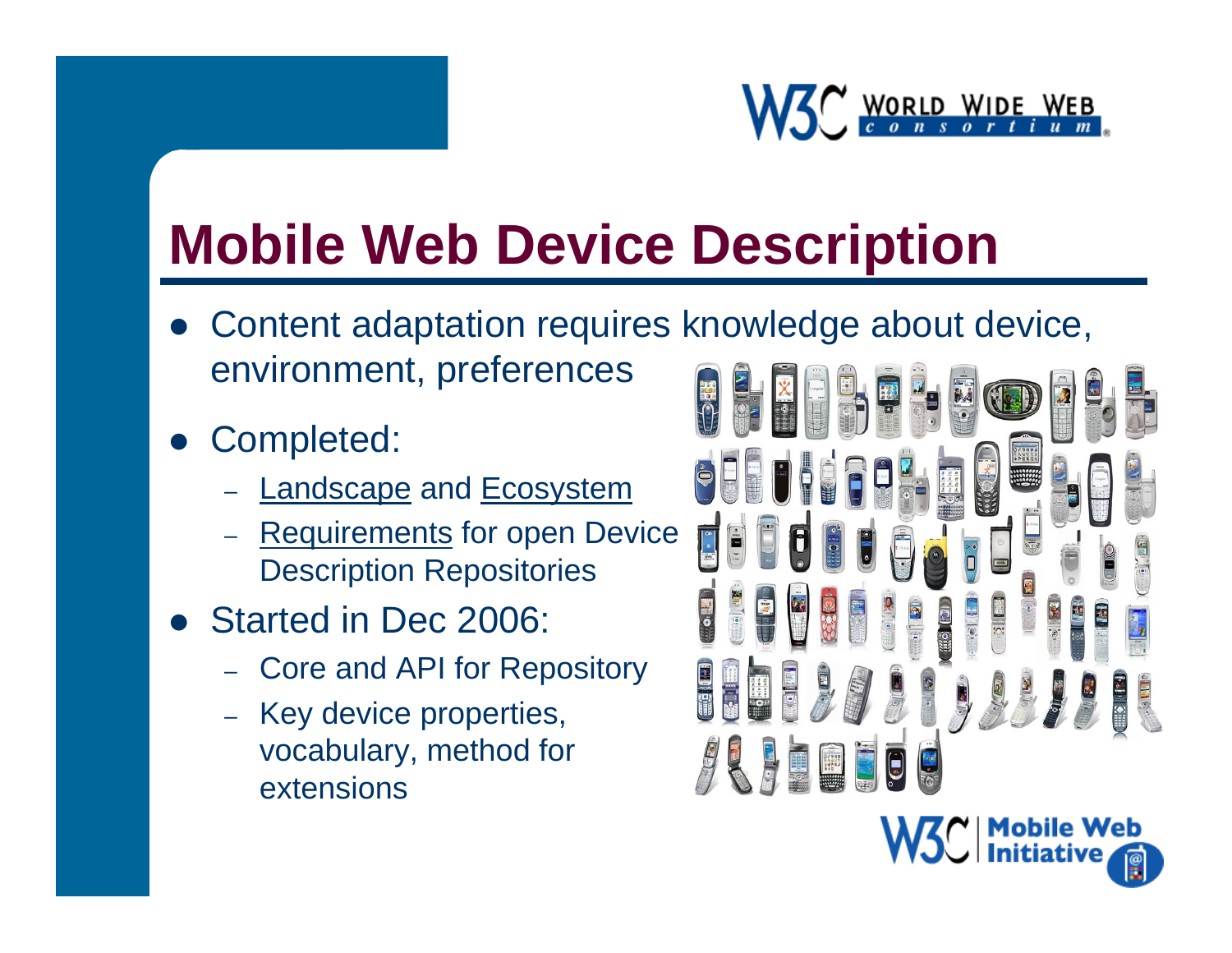

#### **Content Labeling**

- Started Feb 2007: Protocol for Web Description [Resources \(POWDER\) Working Group](http://www.w3.org/2007/02/powder_charter)
	- Web-wide, structured, descriptive metadata
	- Supports authentication
	- Can get description resources separate from Web resources they describe
- Application areas of initial interest:
	- mobileOK, child protection, accessibility, search, etc.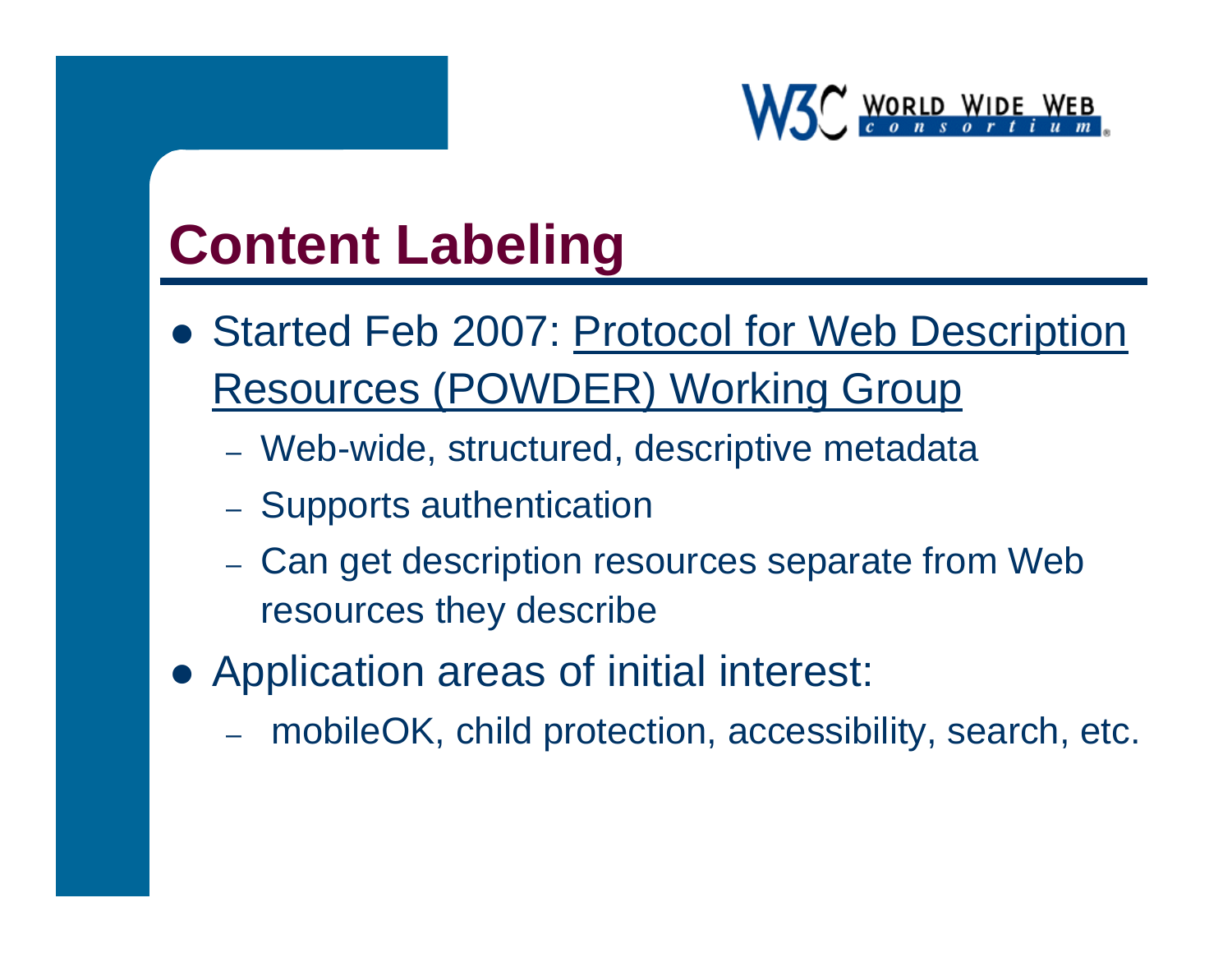

#### **Web Mobility = Web for Emerging Economies**

- **The Mobile Web will accelerate Internet access around the world by solving the "last kilometer" problem**
- Commerce, healthcare, education, eGov, communication ... [ex: der [Spiegel](http://www.spiegel.de/international/spiegel/0,1518,419034,00.html)]
- W3C Workshop on the Mobile Web in Developing Countries, Dec 2006, Bangalore

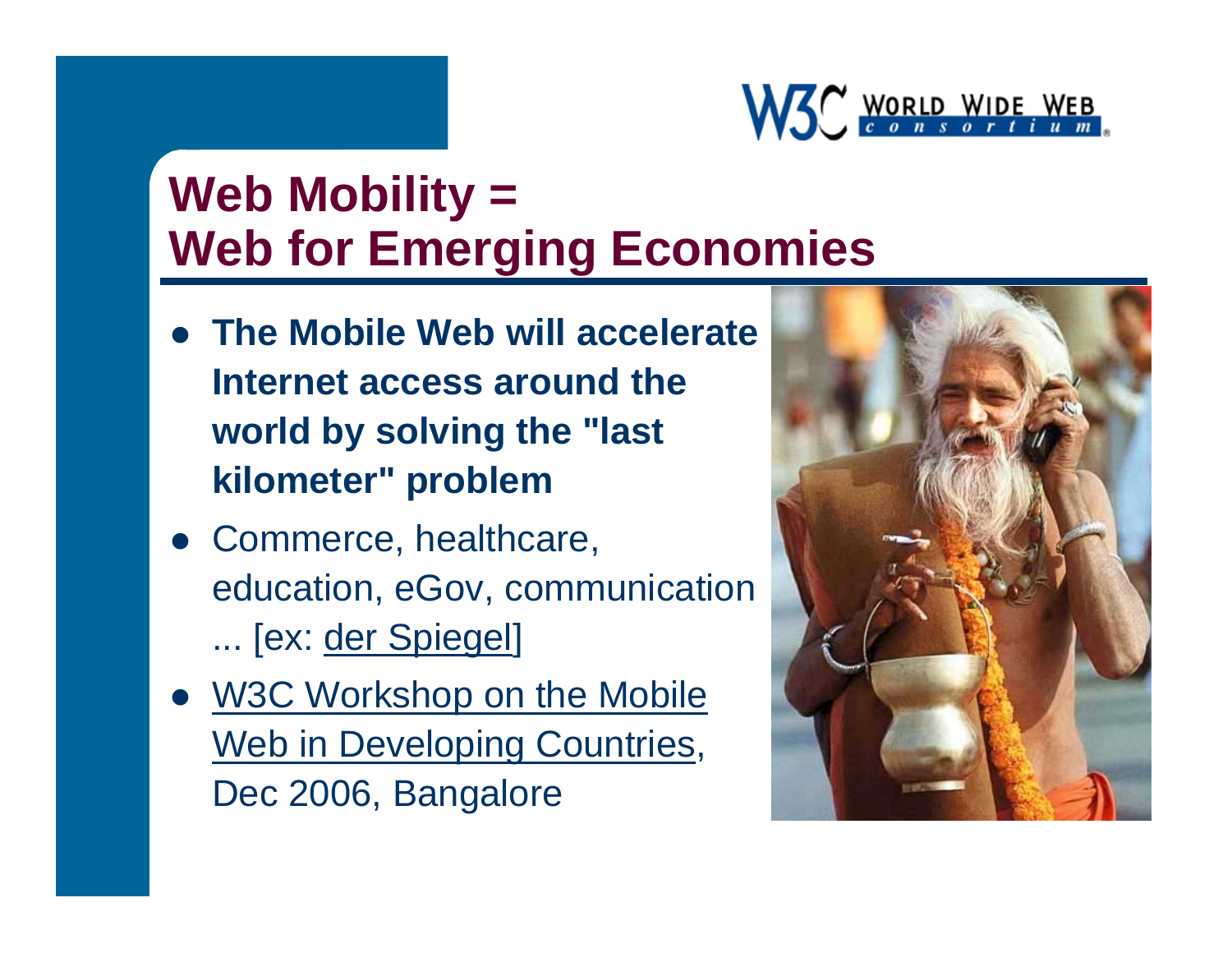

# **What's Next?Ubiquitous Web Applications**

- Enabling Web applications to interact across wide diversity of devices:
	- Computers, equipment, media, appliances, mobile devices, physical sensors, effectors, consumer electronics
- Deliverables ... standards for:
	- –Device independent authoring
	- –Delivery contexts
	- –Remote eventing, device coordination
- **[Under consideration](http://www.w3.org/2006/10/uwa-activity-proposal.html)** by Members

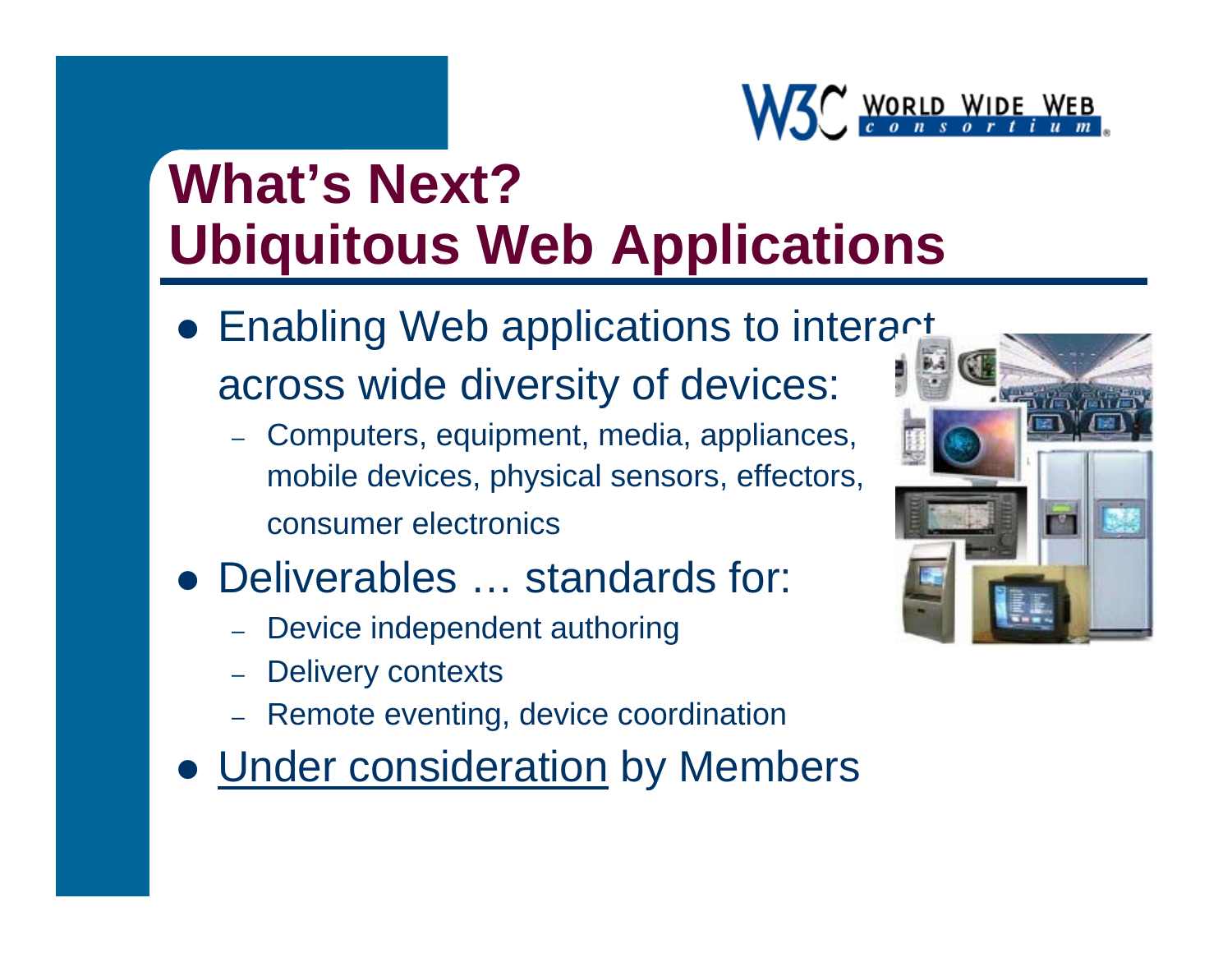

#### **Sponsors and Supporters of Mobility and Ubiquity Standardization @ W3C**



**Additional, Key Participants: Alcatel-Lucent, AOL, AT&T, BT, Citigroup, El Mundo, FOSI, Google, Hutchinson 3, IBM, Intel, Microsoft, OMA, Openwave, Samsung, Siemens, SK Telecom, Sun, T-Online, Telefonica, many others.**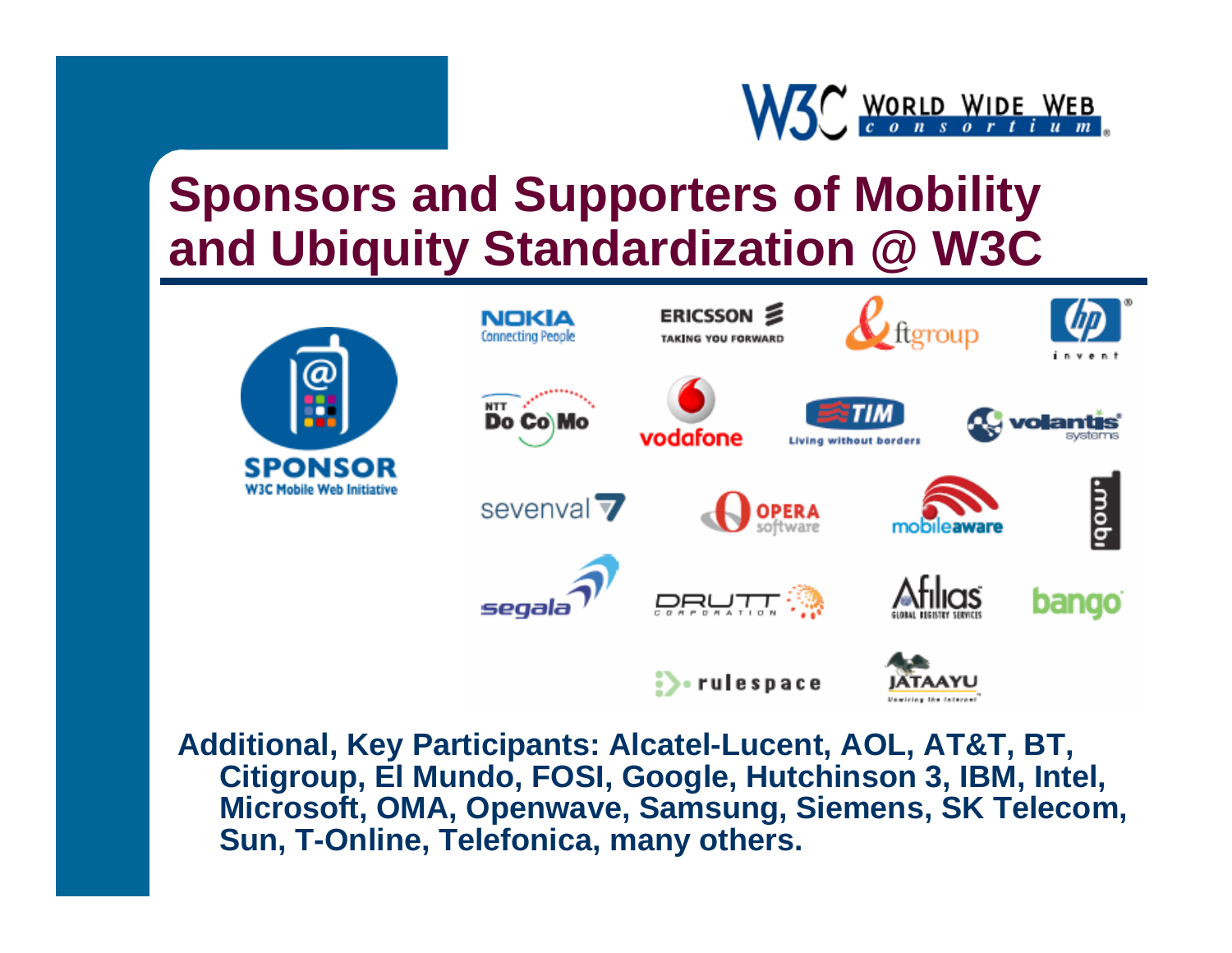

# **Questions Questions Comments Comments ?**

Extra slides follow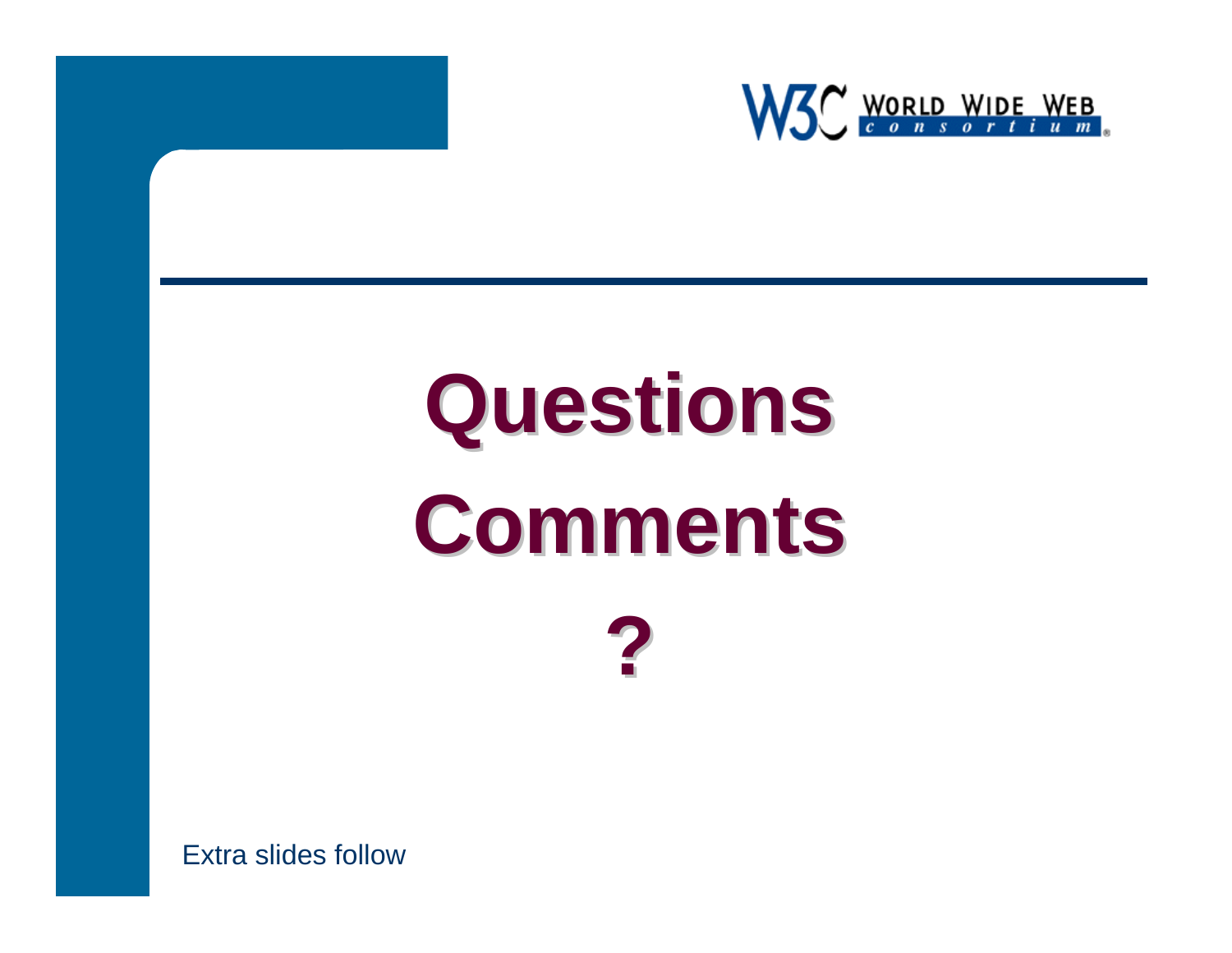

#### **The Leading Web Standards Organization**

- **Engineering the Web's foundation** 
	- – (x)HTML, XML, CSS, VoiceXML, Web Services, Semantic Web, Security, Accessibility, Internationalization, Privacy, Architecture
- $\bullet$ 440 Members
- $\bullet$ 40+ Liaisons
- 20 Offices
	- Newest: India, China, S. Africa

<http://www.w3.org/>

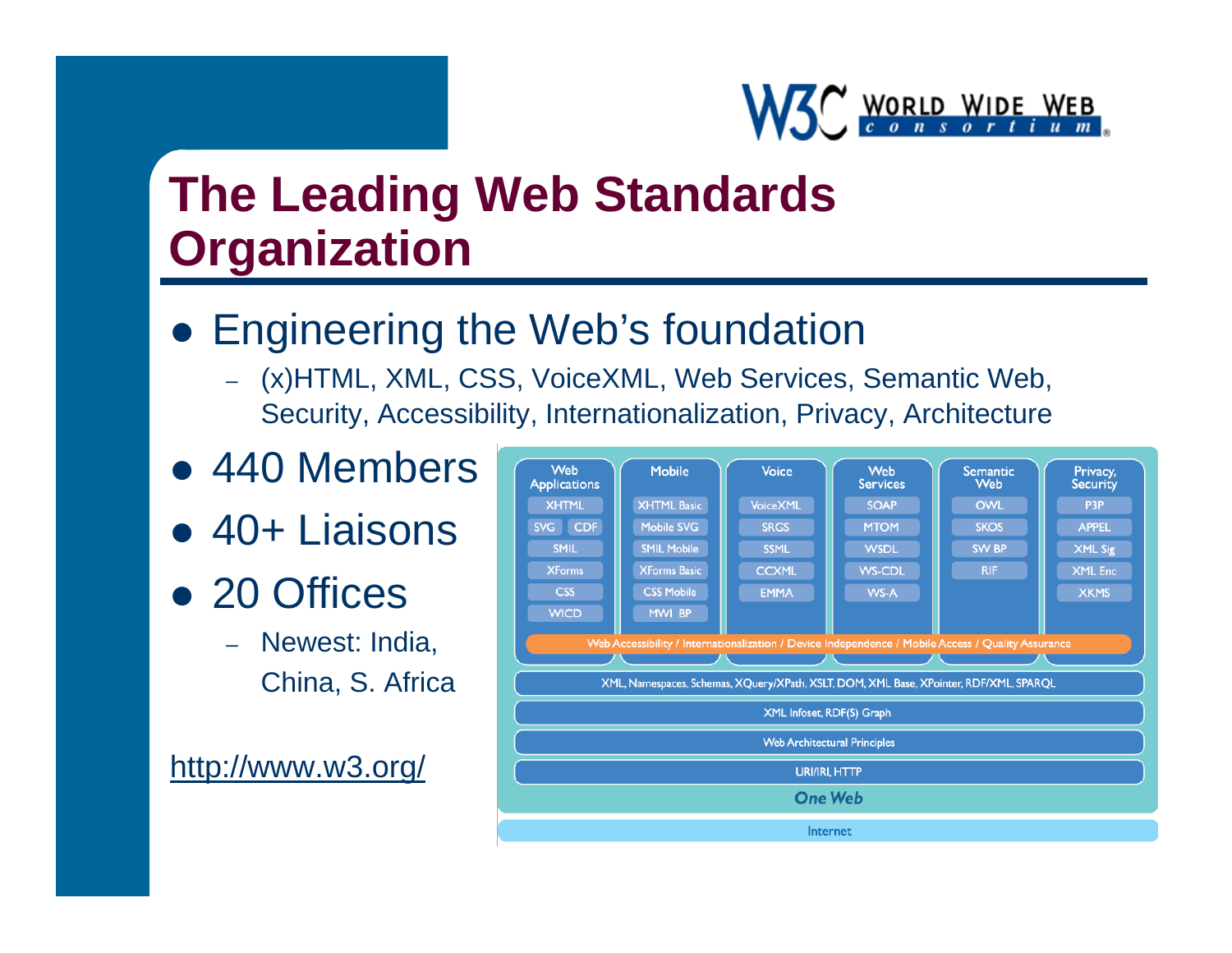

#### **Voice Browser @ W3C**

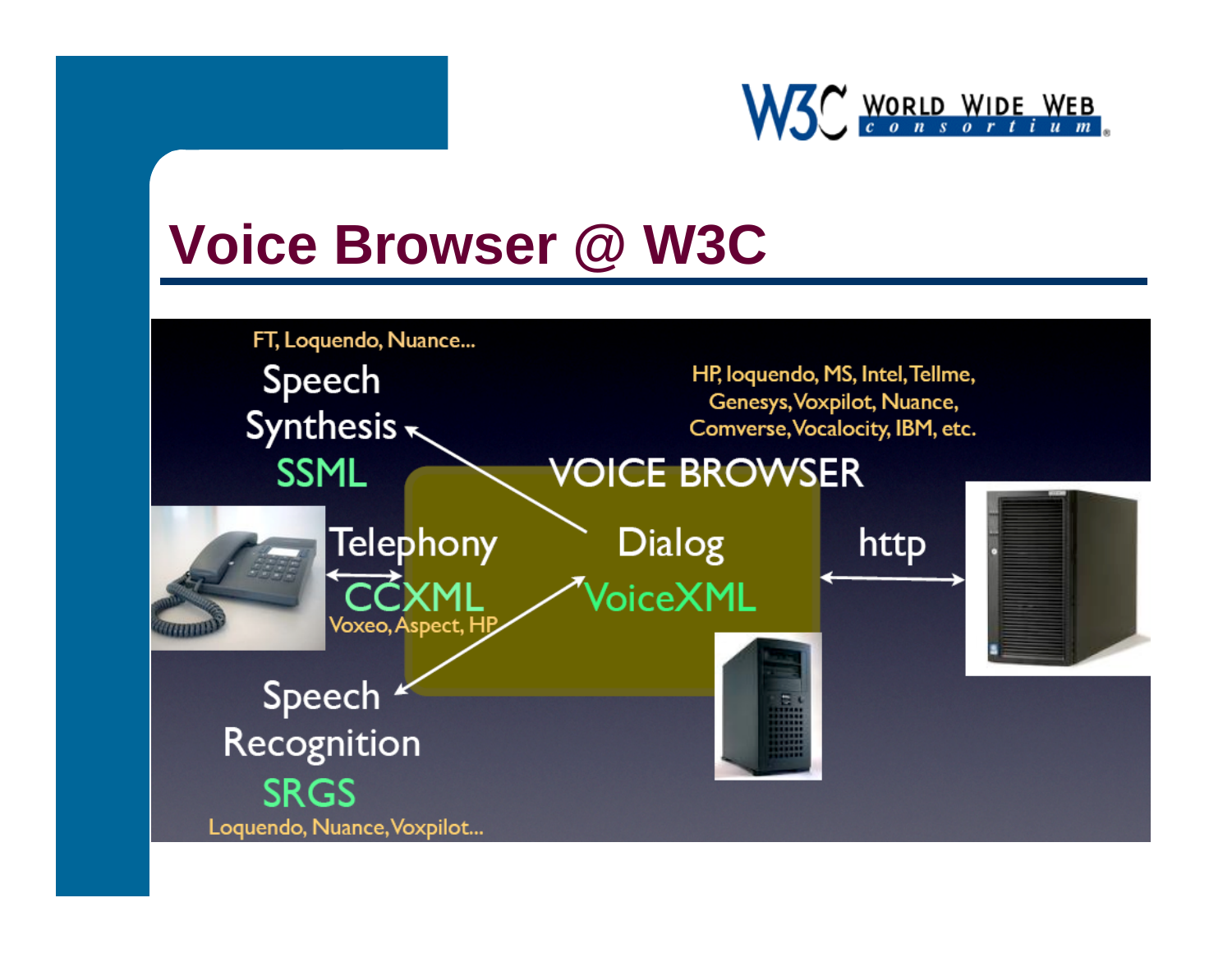

# **Accessibility @ W3C**

- O [W3C's Web Accessibility Initiative](http://www.w3.org/WAI/)
	- Multi-stakeholder development of int'l standards
	- Content, authoring tools, user agents
	- Education and outreach to organizations, govts.
- O [Web Content Accessibility Guidelines 1.0](http://www.w3.org/TR/WAI-WEBCONTENT)
	- W3C standard since 5 May 1999 (<u>Quic[ktips](http://www.w3.org/WAI/quicktips/)</u>)
- $\bullet$  [Web Content Accessibility Guidelines 2.0](http://www.w3.org/TR/WCAG20/)
	- Standard planned for completion in next 6 -12 mo.
	- – Broader range of Web technologies. More testable.



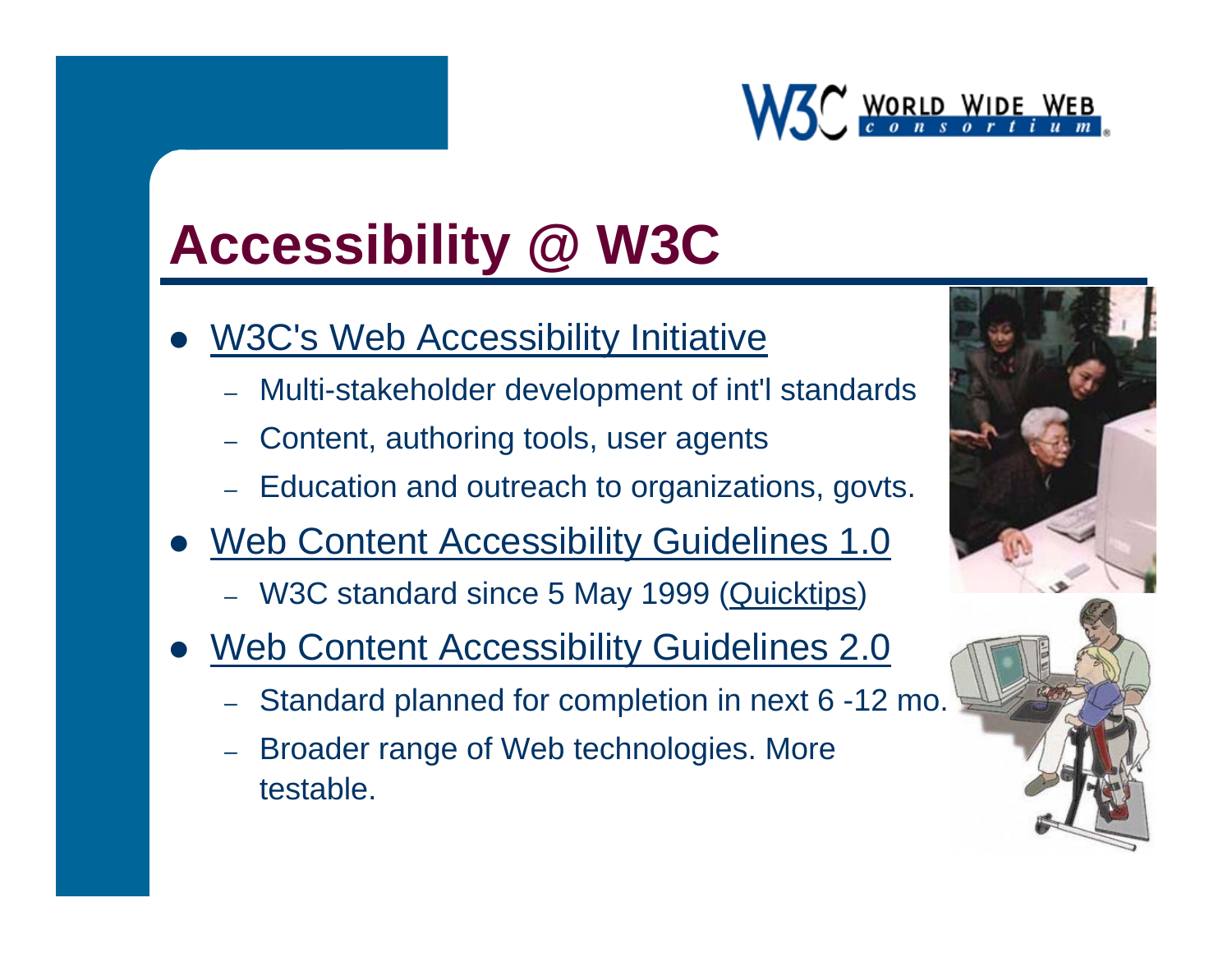

### **Security @ W3C**

- $\bullet$ [W3C's Security Activity](http://www.w3.org/Security/)
	- Seeking practical standards to address most pressing problems
- [New Web Security Context Working Group](http://www.w3.org/2006/WSC/)
	- Planned during workshop w/ major browser, security, financial services companies
	- Usable, mutual authentication
	- … e.g., "<u>secure letterhead</u>", "<u>petname</u>", padlock use, certificates, etc.
	- Forms annotation (in HTML WG) = important complement
	- Starting to gather <u>use cases</u>
- New Maintenance Group?
	- for core Web security standards for signature, encryption, key management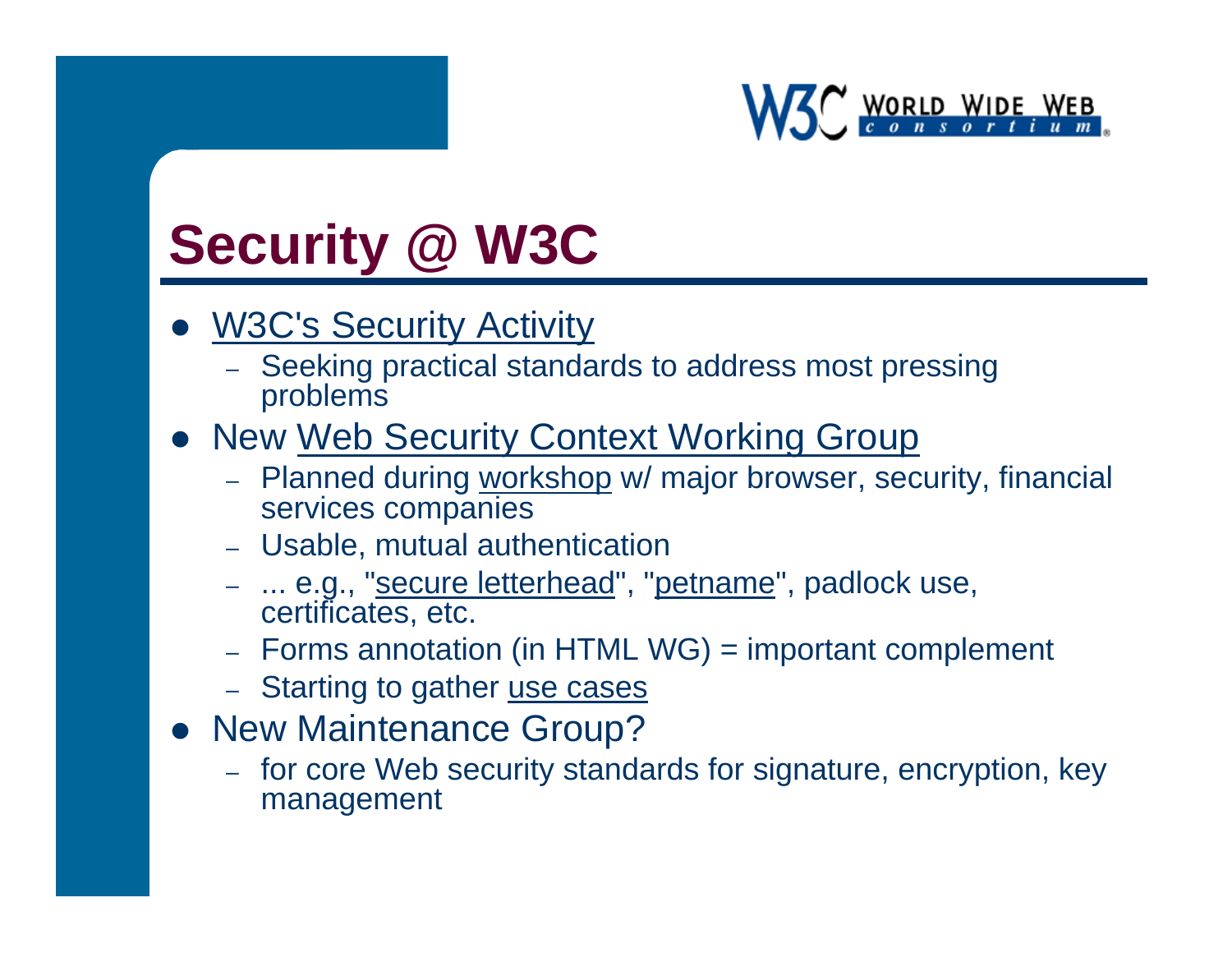

# **Rich Web Clients / Web 2.0 @ W3C**

- Mature W3C standards (plus javascript) enable Web 2.0
	- New <u>HTML</u> WG bringing most important spec up to date
	- [DOM](http://www.w3.org/DOM/)[, CSS](http://www.w3.org/Style/CSS/)[, SVG](http://www.w3.org/Graphics/SVG/), etc.
- [New Rich Web Clients Activity](http://www.w3.org/2006/rwc/Activity.html), is standardizing:
	- AJ[AX \(XMLHTTPRequest object](http://www.w3.org/TR/XMLHttpRequest/)), and other JS features, libraries
	- [Languages to support app development \(e.g., Widget packaging](http://www.w3.org/TR/WAPF-REQ/)  [and delivery format\)](http://www.w3.org/TR/WAPF-REQ/)
- Coordinating with browser developers to enable more secure application environment
	- e.g., <u>standard</u> for site to declare that its data are available to any javascript application (or not)

*(little AJAX/SVG-based demos: XMLHTTPRequest playlis[t, fatcats](http://cuboidal.org/demos/foafcorp/foafcorp.svgz)[, cubes](http://www.w3.org/2006/Talks/0427-rwcsvg-china/cubes_final.svgz))*